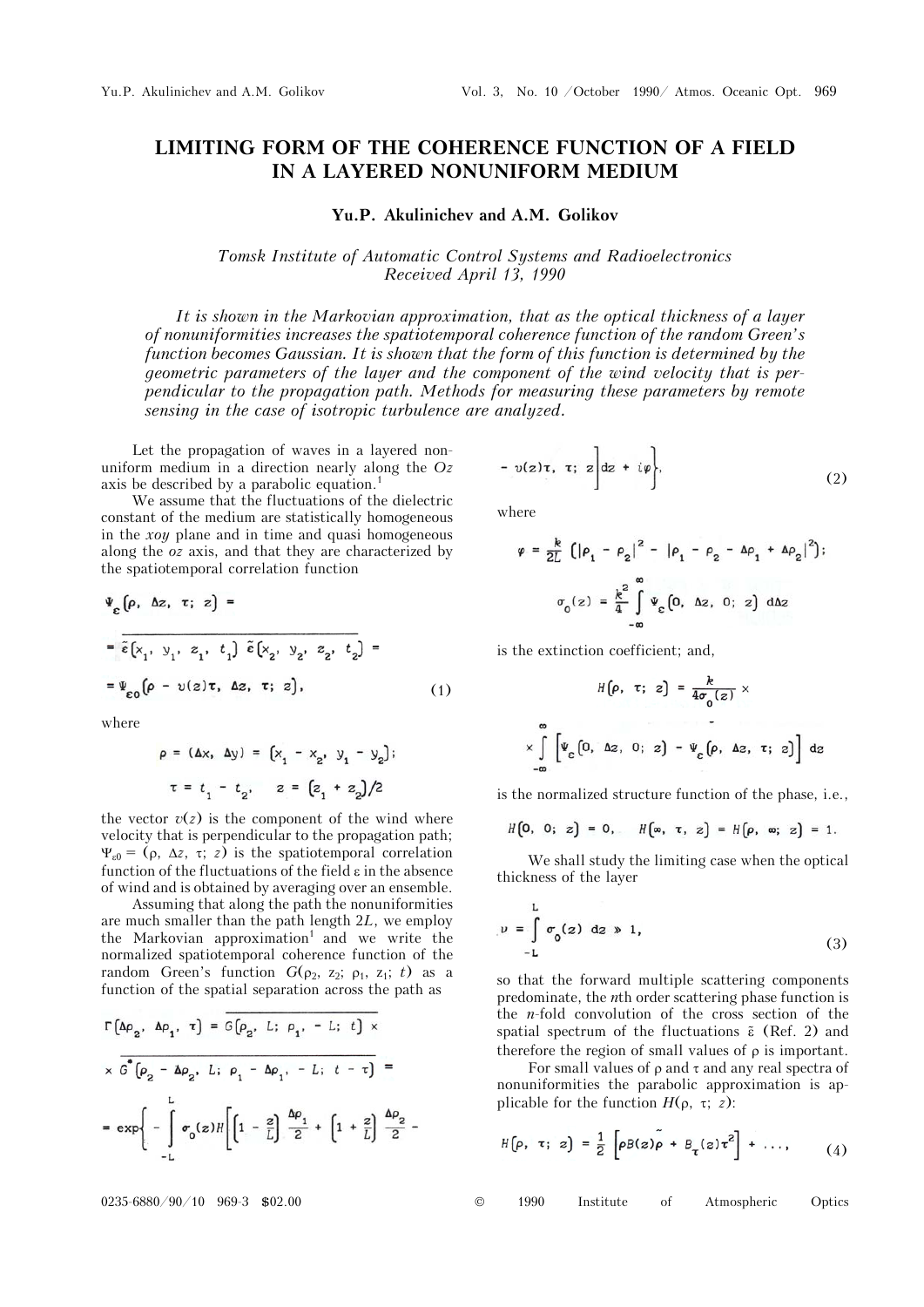where  $\tilde{\rho}$  is a column vector;  $B(z)$  is a matrix of second derivatives with respect to  $\Delta x$  and  $\Delta y$  at  $\rho = 0$ ; and, for convenience, the *ox* and *oy* axes can always be chosen so that the matrix *Â* is diagonal.

In particular, for homogeneous and isotropic turbulence the Kolmogorov-Obukhov 2/3 law is widely used. In this case, we have<sup>1</sup>

$$
\sigma_0(z) \approx 0.0091 \& C_{\varepsilon} L_0,
$$
\n
$$
H(\rho, 0, z) \approx \begin{cases}\n l_0^{-1/3} L_0^{-5/3} \rho^2, & \rho \le l_0, \\
\left[ \rho / L_0 \right]^{5/3}, & l_0 < \rho \le L_0, \\
1, & \rho > L_0, \\
1, & \rho > L_0.\n\end{cases}
$$
\n
$$
B(z)_{xx} = B(z)_{yy} = 2l_0^{-1/8} L_0^{-5/3}, \quad B(z)_{xy} = 0.
$$

After substituting Eq. (4) we obtain for the coherence function (2) the Gaussian form

$$
\Gamma\left(\Delta\rho_{2}, \Delta\rho_{1}, \tau\right) = \exp\left[pW_{0}\tilde{p} + cW_{2}\tilde{c} + \tau^{2}(q+s) - 2\tau\left(\tilde{pv}_{0} - c\tilde{v}_{1}\right) + i\varphi\right],
$$
\n(5)

where

q

$$
2p = \Delta p_1 \left( I - \bar{L}^{-1} Z_0 \right) + \Delta p_2 \left( I + \bar{L}^{-1} Z_0 \right),
$$
  
\n
$$
2c = \Delta p_1 - \Delta p_2,
$$
  
\n
$$
W_n = L^{-1} \int \sigma_0 \left( z \right) \left( zI - Z_0 \right)^n B \left( z \right) dz,
$$
  
\n
$$
v_n = L^{-n} \int \sigma_0 \left( z \right) v \left( z \right) \left( zI - Z_0 \right)^n B \left( z \right) dz,
$$
  
\n
$$
v_n = L^{-n} \int \sigma_0 \left( z \right) v \left( z \right) \left( zI - Z_0 \right)^n B \left( z \right) dz,
$$
  
\n
$$
= \int \sigma_0 \left( z \right) B_{\tau} \left( z \right) dz, \qquad s = \int \sigma_0 \left( z \right) v \left( z \right) B \left( z \right) v \left( z \right) dz
$$

*I* is the unit matrix;  $Z_0$  is a diagonal matrix, whose elements are fixed by the condition  $W_1 = 0$  (in the case  $B(z)_{xx} = \alpha B(z)_{yy}$  they are both equal to the coordinate  $z_0$  of the center of the layer).

Thus in the limiting case the coherence function of the field is completely determined by the following parameters of the layer (if the separation vectors  $\Delta \rho_1$ and  $\Delta \rho_2$  are collinear, then the quantities appearing in the formula (5) can be assumed to be scalars); the coordinate of the center of the layer  $z_0$  and the relative mean square thickness  $\gamma^2 = W_0^{-1} W_2$  along the *oz* axis; the integrated values of the structure constants in space  $W_0$  and in time *q*; the mean  $\bar{v} = v_0 W_0^{-1}$  and the

mean square  $\bar{v}^2 = sW_0^{-1}$  of the component of the wind velocity  $v(z)$  normal to the propagation path, as well as the average value of its linear part  $\bar{v}_1 = v_1 W_0^{-1}$  (the last parameter takes into account the fact that the wind velocity can vary along the propagation path; this is manifested primarily in the fact that it is a linear function of the coordinate *z*).

With the help of the formula (5) the appropriate methods for estimating different parameters of the layer by remote sensing can be easily analyzed and the most accurate methods can be chosen.

1. To estimate the coordinate of the center of the layer  $z_0$  the correlation coefficient at coincident times  $(\tau = 0)$  on all possible pairs of crossing propagation paths with  $p = 0$  and  $c =$  const are measured, and the particular pair on which the coefficient is maximum is chosen; then  $z_0$  is the coordinate of the crossing point of these paths. $3,4$ 

2. The relative mean-square thickness of the layer is numerically equal to the ratio of the intervals of spatial correlation of the signals on parallel  $(c = 0)$ and crossing  $(p = 0)$  paths.

3. The quantities  $z_0$  and  $\gamma$  can also be estimated simultaneously after the correlation intervals are measured simultaneously on parallel, crossing, and converging ( $\Delta \rho_2 = 0$ ) (or diverging ( $\Delta \rho_1 = 0$ )) paths.

4. If the position  $z_0$  and the thickness  $\gamma$  of the layer are not known, then the mean value of the transverse component of the wind velocity  $\bar{v}$  is best measured on parallel paths, in contrast to the traditional method of measurement on diverging paths.<sup>5</sup>

5. The most reliable method for estimating the characteristics of the wind  $\bar{v}$  and  $\bar{v}_1$  is the method of measurement based on the slope of the coherence function  $\partial \Gamma(\Delta \rho_1, \Delta \rho_2, \tau)/\partial \tau$  at the zero point  $(\tau = 0)$ on parallel and crossing paths, respectively.<sup>6</sup>

In addition, it is very convenient to use the coherence function in the form (5) to estimate the distortions of the field in a medium in the presence of large or spatially separated receiving and transmitting apertures, especially if the Gaussian approximation is employed for them also.<sup>7,8</sup>

In conclusion we shall estimate for the case of homogeneous isotropic turbulence the error in the estimate of some parameters of the layer owing to the fact that the real coherence function (2) is different from its approximation (5). For example, the ratio of the correlation intervals on parallel paths, determined at the  $1/e$  level from the formulas (2) and (5), is equal to  $v^{-0.1} (L_0/l_0)^{1/6}$  and can reach several units for large values of  $L_0/l_0$ .

Significantly better results can be expected when measuring the relative characteristics, in particular, the ratio of the correlation intervals on parallel and crossing paths  $\gamma_0$ . For  $L_0 \gg l_0$  from the formulas (2) and (5) we have  $\gamma_0 = (3/8)^{3/5} \approx 0.5552$  and  $\gamma_0 = \gamma = (1/3)^{1/2} \approx 0.5773$ , respectively. The difference is only 3.8%, which is fully acceptable for most practical problems.